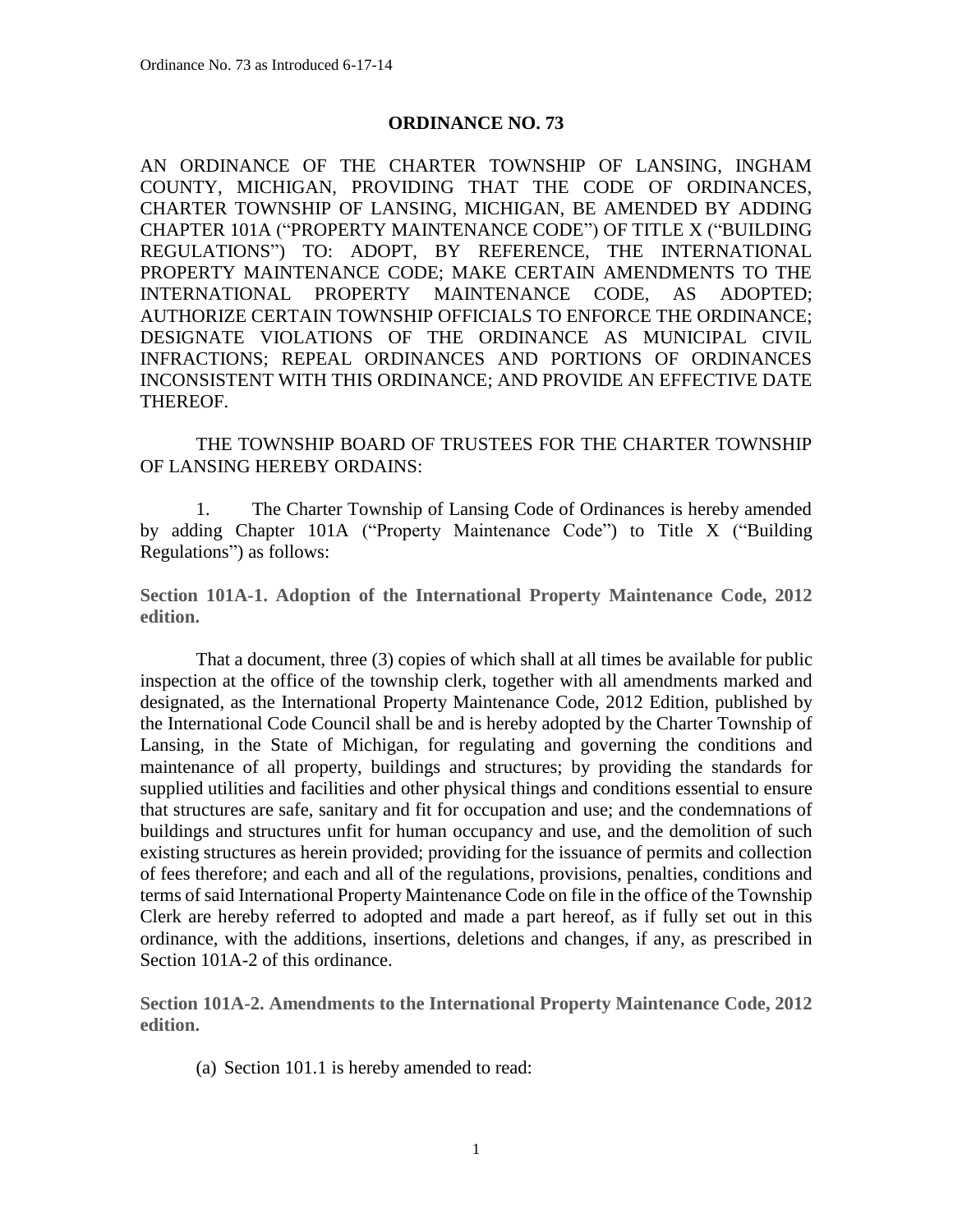*Title.* These regulations shall be known as the Property Maintenance Code of the Charter Township of Lansing, herein referred to as "this code".

(b) Section 102.3 is hereby amended to read:

*Application of other codes.* Repairs, additions or alterations to a structure, or changes of occupancy, shall be done in accordance with the procedures and provisions, as applicable, of the International Fire Code, International Fuel Gas Code, International Mechanical Code, International Residential Code, International Plumbing Code, NFPA 70, Michigan Building Code, Michigan Residential Code, the Michigan Rehabilitation Code for Existing Buildings, the Charter Township of Lansing Zoning Ordinance, the Michigan Plumbing Code, The Michigan Mechanical Code and the 2008 National Electrical Code. When a code other than that, which is hereby listed, is referenced with this code, the locally adopted equivalent code shall be the reference standard.

(c) Section 103.2 is hereby amended to read:

The code official(s) shall be appointed by the Board of Trustees of the Charter Township of Lansing.

(d) Section 103.3 is hereby deleted.

(e) Section 103.5 is hereby amended to read:

*Fees.* The fees for activities and services associated with the enforcement of this ordinance may be established and amended from time to time by resolution of the Board of Trustees of the Charter Township of Lansing.

(f) Section 112.4 is hereby amended to read:

*Failure to comply*. Any person who shall continue any work after having been served with a stop work order, except such work as that person is directed to perform to remove a violation or unsafe condition, shall be liable to a fine as set by resolution of the Board of Trustees of the Charter Township of Lansing.

(g) Section 201.3 is hereby amended to read:

*Terms defined in other codes*. Where terms are not defined in this code and are defined in the International Building Code, International Existing Building Code, International Fire Code, International Fuel Gas Code, International Mechanical Code, International Plumbing Code, International Residential Code, International Zoning Code, NFPA 70, Michigan Building Code, Michigan Residential Code, the Michigan Rehabilitation Code for Existing Buildings, the Charter Township of Lansing Zoning Ordinance, the Michigan Plumbing Code, the Michigan Mechanical Code and the 2008 National Electrical Code, such terms shall have the meanings ascribed to them as stated in those codes.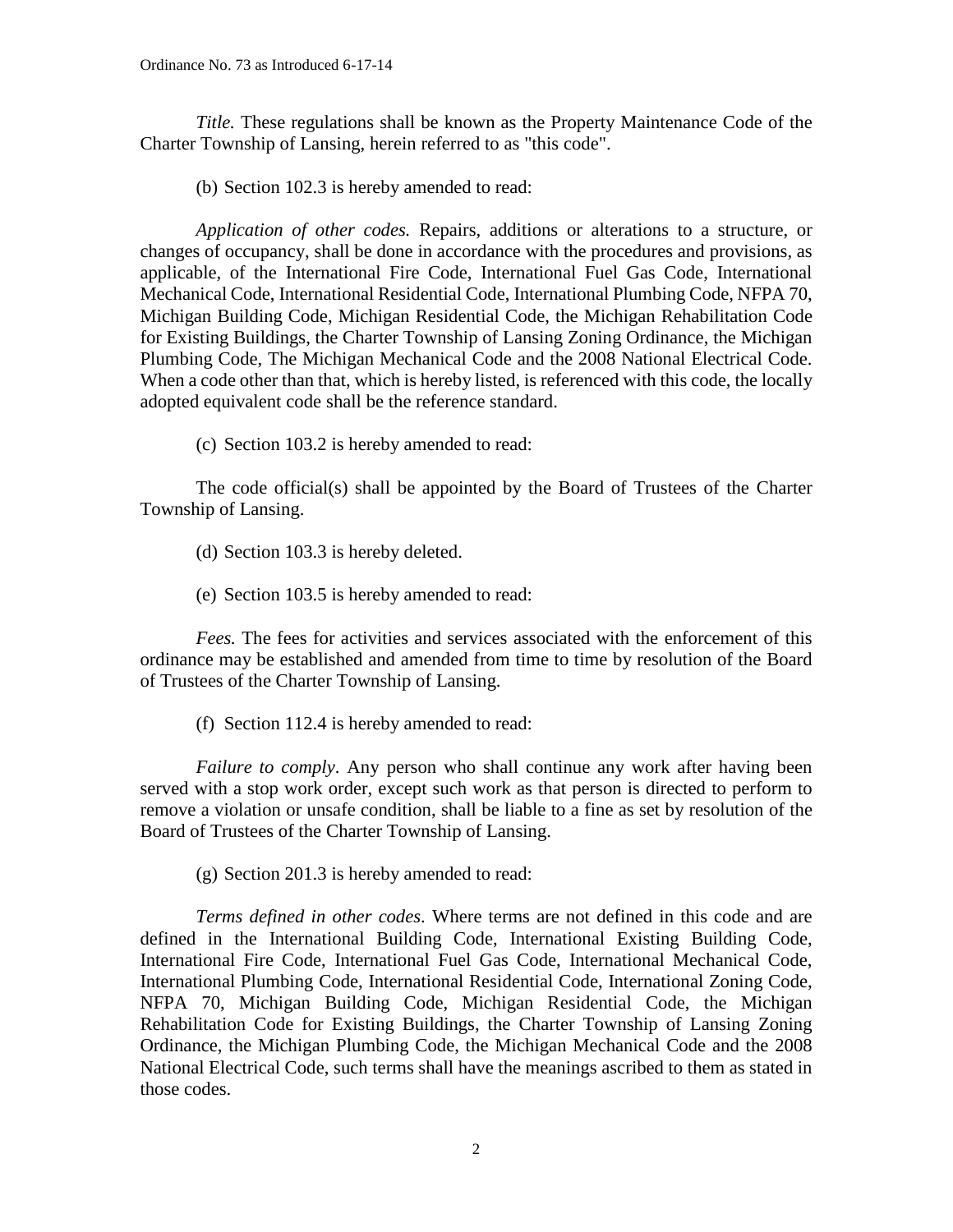(h) Section 202 is hereby amended to include the following definitions:

*Code* means any code or ordinance adopted by the Charter Township of Lansing.

*Common area* is the area in a rental dwelling or rental complex not within a tenant's private rental unit. It may include, but is not limited to, hallways, basement areas, common exterior stairways, balconies and/or spaces which contain mechanical, electrical or plumbing equipment.

*Good faith effort* is work done towards removing or rectifying a code violation, while not completed, in the sole opinion of the authorized township official, substantial, and tangible progress toward that end has been made.

*Guest* means any person who occupies a room for living or sleeping purposes without remuneration or consideration and for no longer than 30 consecutive days and no more than 60 days in a year; except that for dwellings not required to be licensed pursuant to Chapter 69A, "guest" means a person who occupies a room for living or sleeping purposes in a dwelling unit with the owner or owner's family residing therein without consideration or remuneration of any kind.

*Owner* means any person or individual holding legal or equitable title to a property or to real improvements upon a property solely, jointly, by the entireties, in common, or as a land contract vendee or title to a mobile home or house trailer. Owner shall also mean any person, individual, association of individuals, a public, private or not for profit corporation, a firm, limited liability company, agent, operator, manager or partnership, or any combination thereof. Owner shall not mean a tenant.

*Owner occupied dwelling* means a dwelling which a person both owns as a title holder or land contract purchaser and lives in as his or her true, fixed and permanent home to which, whenever absent, the person intends to return, and receives no remuneration or consideration of any kind from an occupant or tenant.

*Person* shall have the meaning provided in Chapter 69A, unless the context indicates otherwise.

*Rental complex* is a group of rental dwellings.

*Rental dwelling* is any dwelling containing a rental unit, a rooming unit, or hotel/motel unit, including single family homes and mobile homes occupied by a tenant or tenants. The term rental dwelling includes any owner occupied dwelling that includes one or more rental units.

*Rental property* refers generally to all rental complexes, rental dwellings and rental units.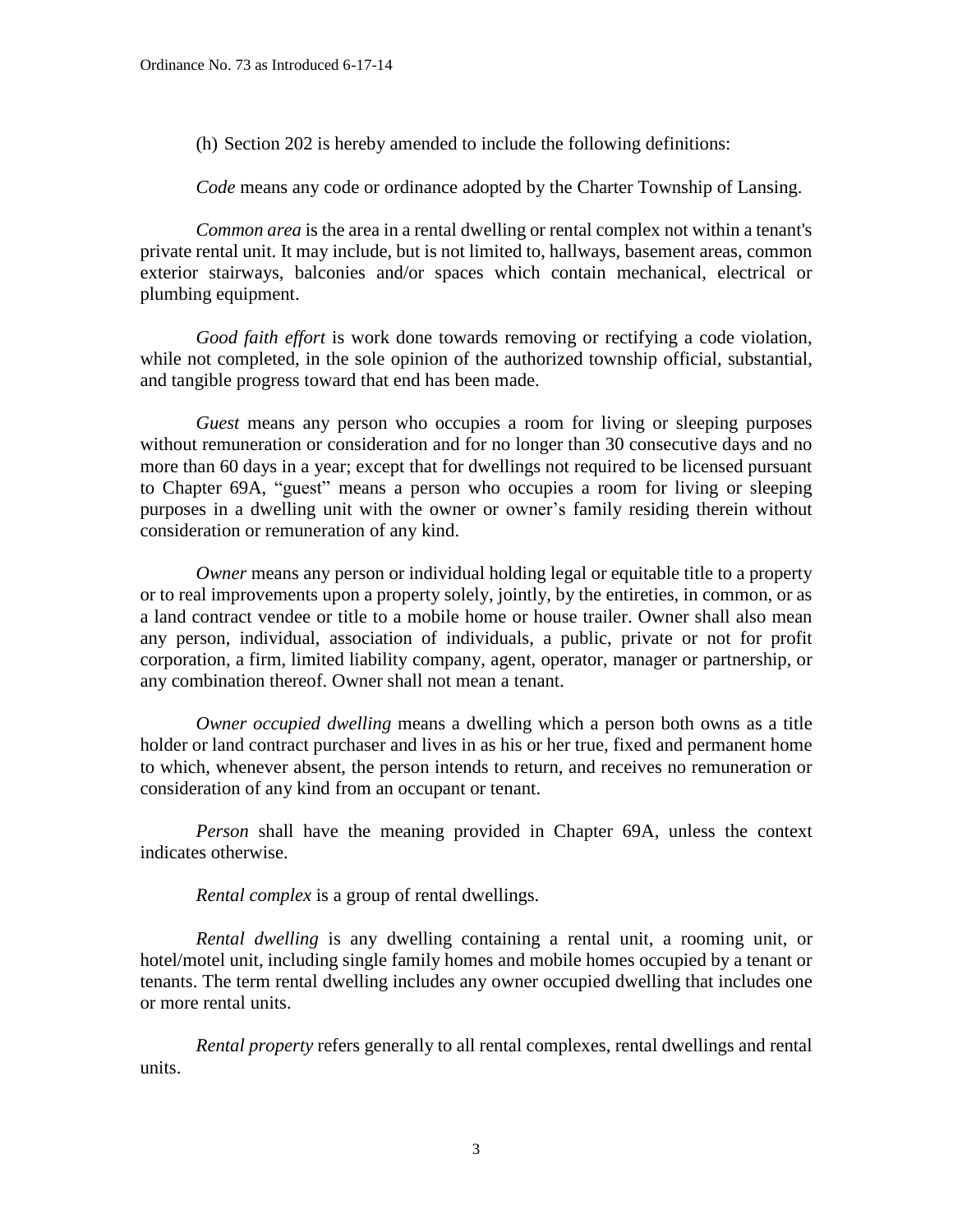*Rental unit* is a particular living quarters within a dwelling, including living quarters within an owner occupied dwelling, that are intended for occupancy by a person other than the owner and the family of the owner, including mobile homes, single family homes, apartments, hotel/motel units, rooming units, and for which a remuneration or consideration of any kind is paid.

(i) Section 302.1 is hereby amended to read:

*Sanitation.* All exterior property and premises shall be maintained in a clean, safe and sanitary condition. The occupant shall keep that part of the exterior property which such occupant occupies or controls in a clean and sanitary condition. Furniture which is not intended or designed for outdoor use shall not be placed outdoors or on exterior balconies, porches, decks, landings, or other areas outside of any structure.

(j) Section 302.4 is hereby amended to read:

*Landscaping, grounds and weeds.* Weeds and grasses in excess of ten (10) inches in height shall be prohibited on rental properties and on parcels of land along improved streets in common usage within the township, to a depth of one hundred sixty-five (165) feet or the depth of the parcel, whichever is less.

Trees and shrubs shall be tended and well maintained at all times. Dead or dying trees and shrubs shall be removed promptly.

Properties shall also comply with applicable Township ordinances and state laws addressing noxious weeds.

(k) Section 302.7 is hereby amended to read:

*Accessory structures,* including detached garages, fences and walls, shall be maintained structurally sound and in good repair. The installation or use of temporary accessory structures including, but not limited to, those utilizing tarps, canvas, plastic, or any other material which is not deemed acceptable by the state building code shall be prohibited unless otherwise approved and/or permitted by the township building official or the zoning administrator.

(l) Section 304.1.1 is hereby amended by deleting "International Building Code" and inserting "Michigan Building Code," and deleting "International Existing Building Code" and inserting "Michigan Existing Building Code."

(m) Section 304.2 is hereby amended to read:

*All exterior surfaces,* including but not limited to, doors, door and window frames, cornices, porches, trim, balconies, decks and fences shall be maintained in good condition. Exterior wood surfaces, other than decay-resistant woods, shall be protected from the elements and decay by painting or other protective covering or treatment. Peeling, flaking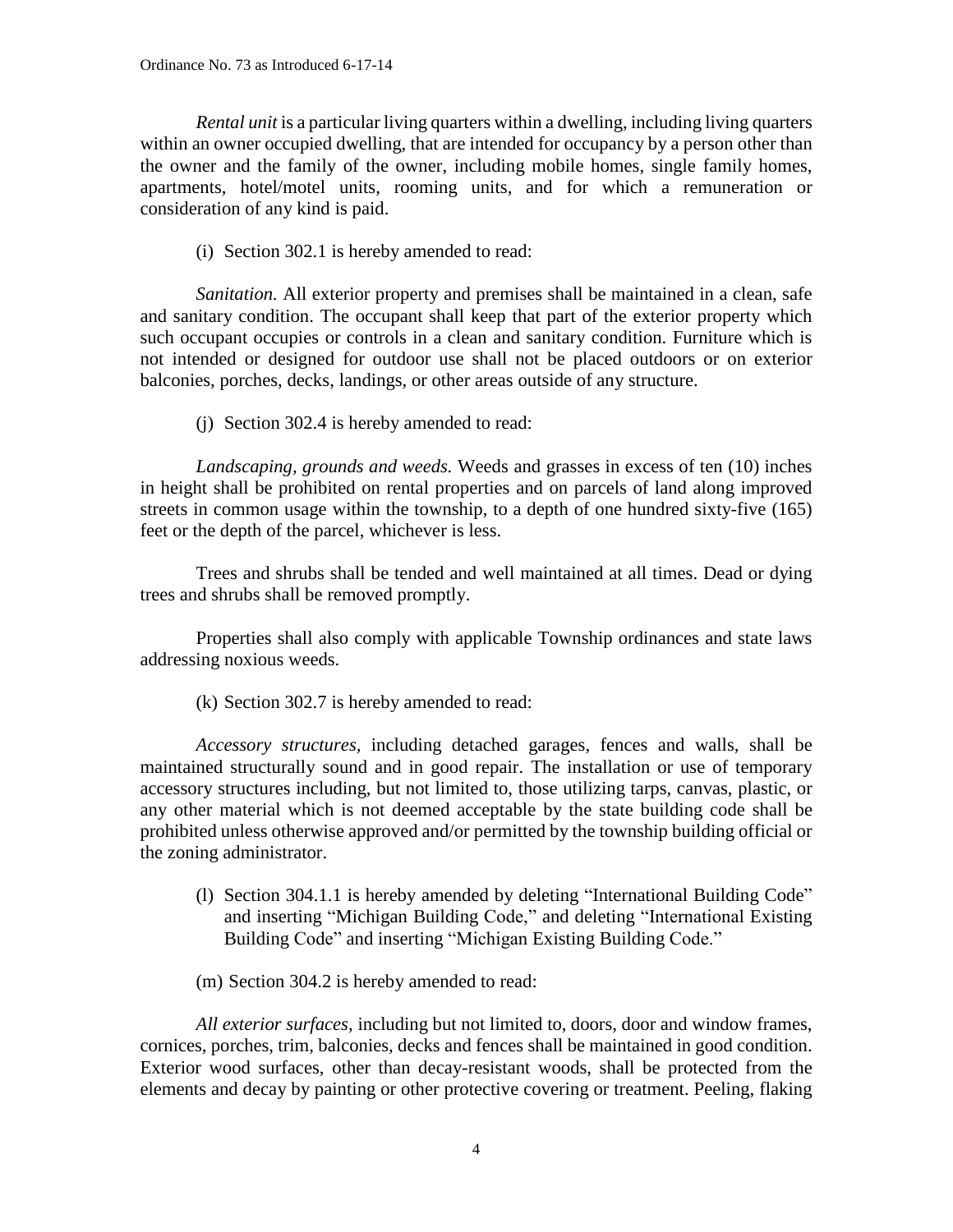and chipped paint shall be eliminated and surfaces repainted. All siding and masonry joints as well as those between the building envelope and the perimeter of windows, doors and skylights, shall be maintained weather resistant and water tight. All metal surfaces subject to rust or corrosion shall be coated to inhibit such rust and corrosion and all surfaces with rust or corrosion shall be stabilized and coated to inhibit future rust and corrosion. Oxidation stains shall be removed from exterior surfaces. Surfaces designed for stabilization by oxidation are exempt from this requirement. Repairs, maintenance and materials shall be consistent in appearance with and character with the rest of the structure.

(n) Section 304.3 is hereby amended to read:

*Premises identification.* Buildings shall have approved address numbers placed in a position to be plainly legible and visible from the street or road fronting the property. These numbers shall contrast with their background. Address numbers shall be a minimum of three (3) inches high and shall be standard Arabic numerals or alphabetic letters.

(o) Section 304.14 is hereby amended to read:

*Insect screens.* Every door, window and other outside opening which is opened for purposes other than periodic entering and exiting shall be supplied with approved tightly fitting screens of not less than 16 mesh per inch (16 mesh per 25 mm), and every screen door used for insect control shall have a self-closing device in good working condition.

Exception: Screens shall not be required where other approved means, such as air curtains or insect repellent fans, are employed.

(p) Section 305.7 is hereby added to read:

*Every window within a dwelling unit, rooming unit or housekeeping unit* which is rented, leased or let which contains window treatments such as shades, blinds or drapes must ensure that said treatments are of a consistent solid color as viewed from the outside covering each window. The use of sheets, blankets and similar materials not intended or designed for use as a window covering shall be prohibited.

(q) Section 307.1.1 is hereby added to read:

*Existing guard opening limitations.* Required guards on open sides of stairways, raised floor areas, balconies and porches shall have intermediate rails or ornamental closures which do not allow passage of a sphere four (4) inches or more in diameter. The triangular openings formed by the riser, tread and bottom rail of a guard at the open side of a stairway are permitted to be of such a size that a sphere six (6) inches cannot pass through.

(r) Section 308.4 is hereby added to read: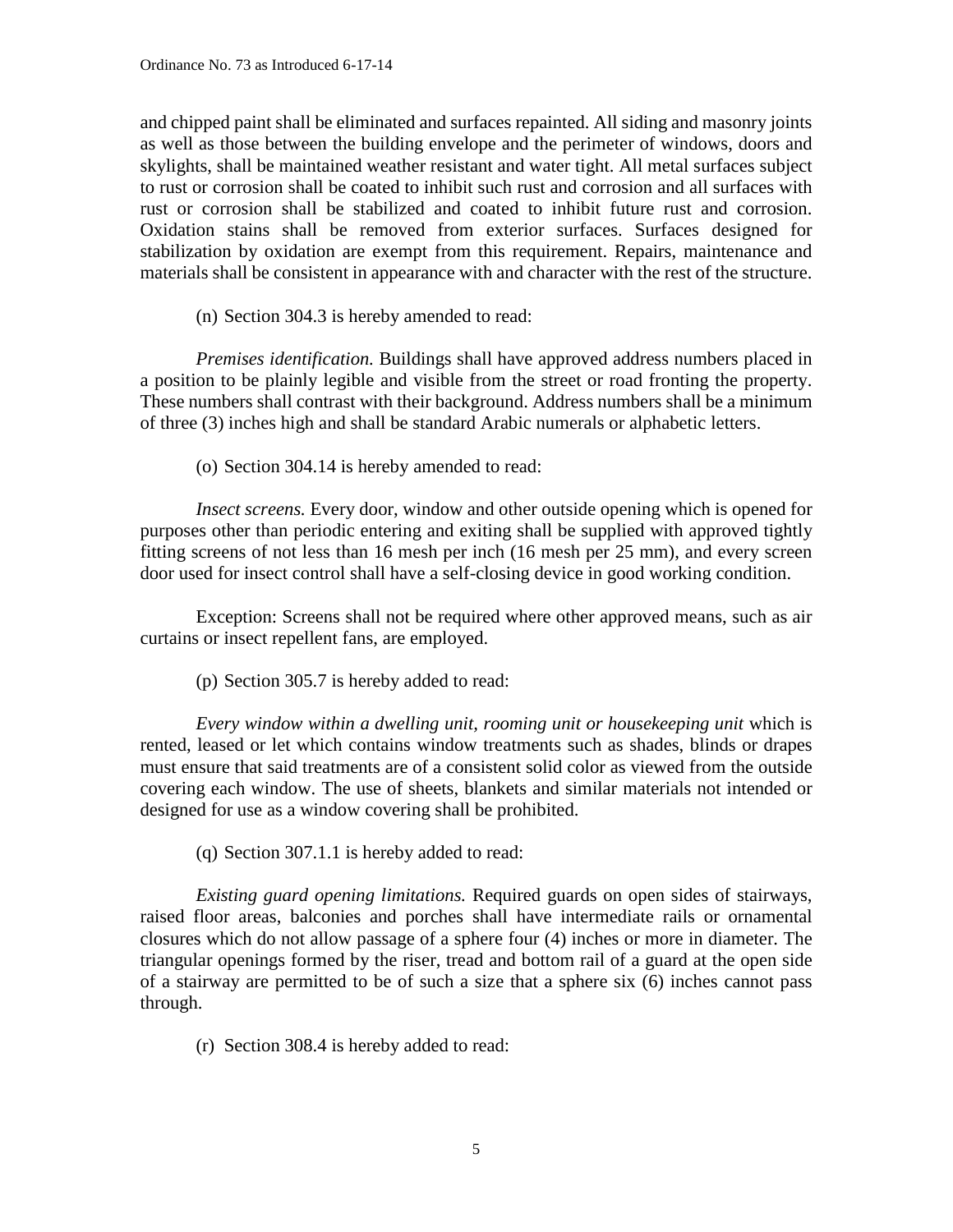*Rubbish and garbage container storage.* All rubbish and garbage containers shall be placed at curbside no more than eighteen (18) hours in advance of the scheduled rubbish or garbage pickup and removed within twelve (12) hours of pickup. All such containers shall be kept in an inconspicuous place between pickup intervals.

(s) Section 404.5 is hereby amended to read:

*Overcrowding.* Dwelling units shall not be occupied by more occupants than permitted by the minimum area requirements as follows:

| <b>SPACE</b>                | <b>MINIMUM AREA IN SQUARE FEET</b> |                   |                     |
|-----------------------------|------------------------------------|-------------------|---------------------|
|                             | $\left 1\right $ -2 Occupants      | $3 - 5$ Occupants | 6 or More Occupants |
| Living Room <sup>a, b</sup> | No requirements                    | 120               | 150                 |
| Dining Room <sup>a, b</sup> | No requirements                    | 80                | 100                 |
| <b>Bedrooms</b>             | Shall comply with Section 404.4    |                   |                     |

For SI: 1 square foot = .093 m<sup>2</sup>

a.

See Section 404.5.2 for combined living room/dining room spaces.

b.

See Section 404.5.1 for limitations on determining the minimum occupancy area for sleeping purposes.

(t) Section 602.3 is hereby amended to read:

*Heat supply.* Every owner and operator of any building who rents, leases or lets one (1) or more dwelling unit, rooming unit, dormitory or guestroom on terms, either expressed or implied, to furnish heat to the occupants thereof shall supply heat to maintain a temperature of not less than 68 degrees Fahrenheit (20 degrees Celsius) in all habitable rooms, bathrooms, and toilet rooms.

(u) Section 602.4 is hereby amended to read:

*Occupiable work spaces.* Indoor occupiable work spaces shall be supplied with heat to maintain a temperature of not less than 65 degrees Fahrenheit (18 degrees Celsius) during the period the spaces are occupied.

(v) Section 602.6 is hereby added to read:

*Inspection*. Fuel-fired furnaces and boilers installed for more than five (5) years and serving any dwelling which is rented or leased shall be inspected biannually by a licensed mechanical contractor and a certificate of inspection shall be provided upon request. A State of Michigan boiler license shall be construed as showing compliance with this section.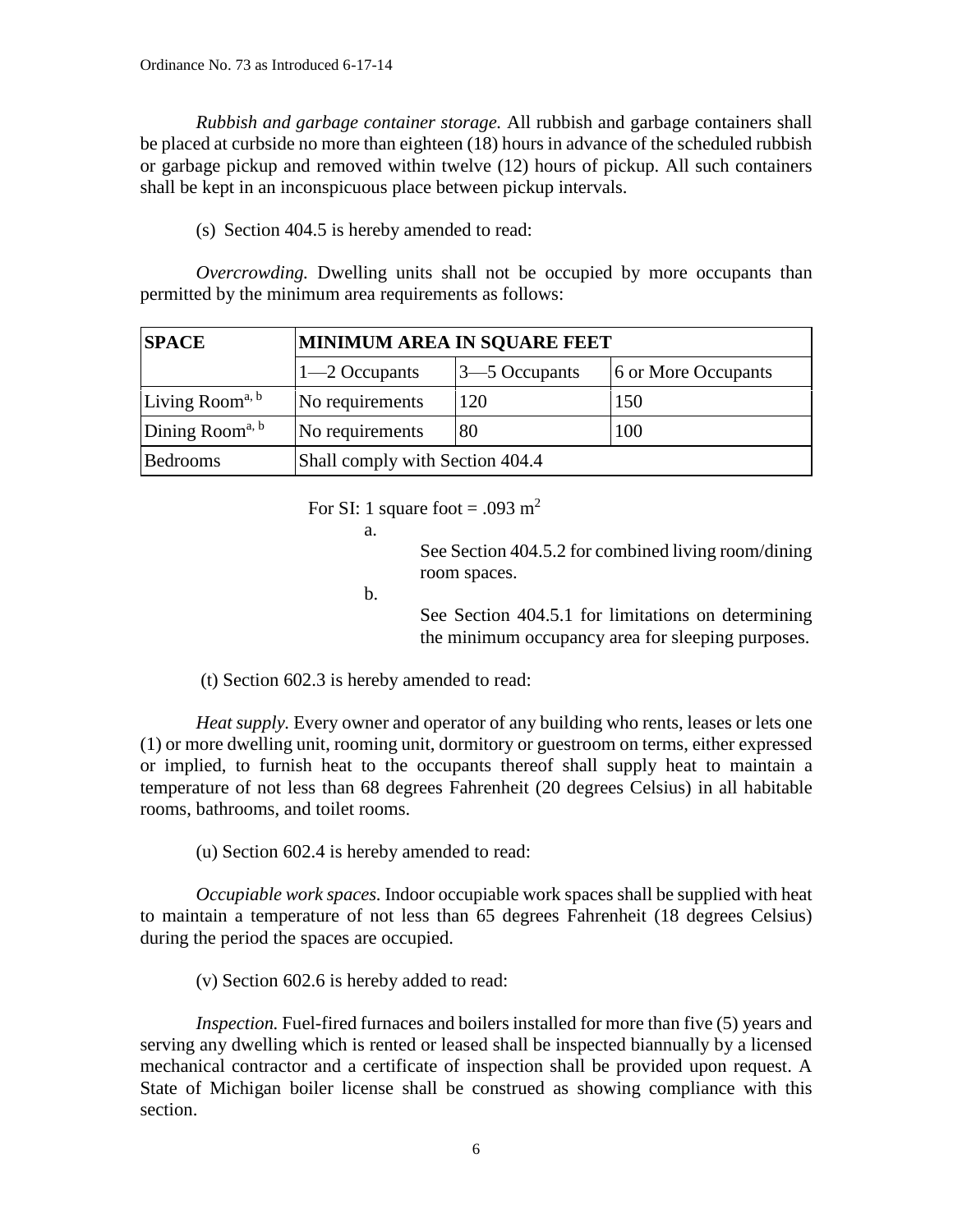(w) Section 604.4 is hereby added to read:

*Temporary auxiliary electrical system connections.* Where it is found that in the event of an emergency auxiliary electrical systems are required to maintain electrical service to a dwelling, the following provisions shall apply:

> 1. Such systems shall provide no less than the minimum requirements set forth in Section 604.2.

> 2. Such systems shall comply with the National Electrical Code; specifically article 702.1 through 702.6.

> 3. All auxiliary electrical supply devices shall be connected to the premises in accordance with manufactures specifications and the Electrical Code.

> 4. Such systems shall be installed in such a manner as to minimize noise and so as to not disturb the peace and repose of nearby properties.

> 5. Such systems shall only be permitted under emergency situations as determined by the code official. For purposes of this section, the termination of power by the power supplier for non-payment shall not constitute an emergency.

> 6. Temporary auxiliary electrical systems shall be permitted for a period of no more than (30) calendar days; after which time a permanent electrical connection must be re-established, or, the dwelling must be vacated.

(x) Section 605.1.1 is hereby added to read:

*Extension cords.* Extension cords and flexible cords shall not be used as permanent wiring; shall not pass through any door, wall, floor, or ceiling; and shall not be concealed.

(y) Section 704.3 is hereby amended to add the following provision:

Smoke alarms operated solely by battery, or that have a battery backup, shall be supplied with batteries that have a minimum battery life of five (5) years.

(z) Chapter 7A ("Carbon Monoxide Detector Requirements") is hereby added as follows:

Section 701A.1 General. All systems, devices, and equipment to detect carbon monoxide shall be maintained in an operable condition at all times.

Section 702A.1 Carbon Monoxide Detectors. Carbon monoxide detectors shall be installed and maintained in Groups R-2, R-3, R-4 and in dwellings not regulated in Group R occupancies, regardless of *occupant* load within twelve (12) feet of any sleeping area, bedroom, and room used for sleeping purposes.

**Section 101A-3. Violations and penalties.**